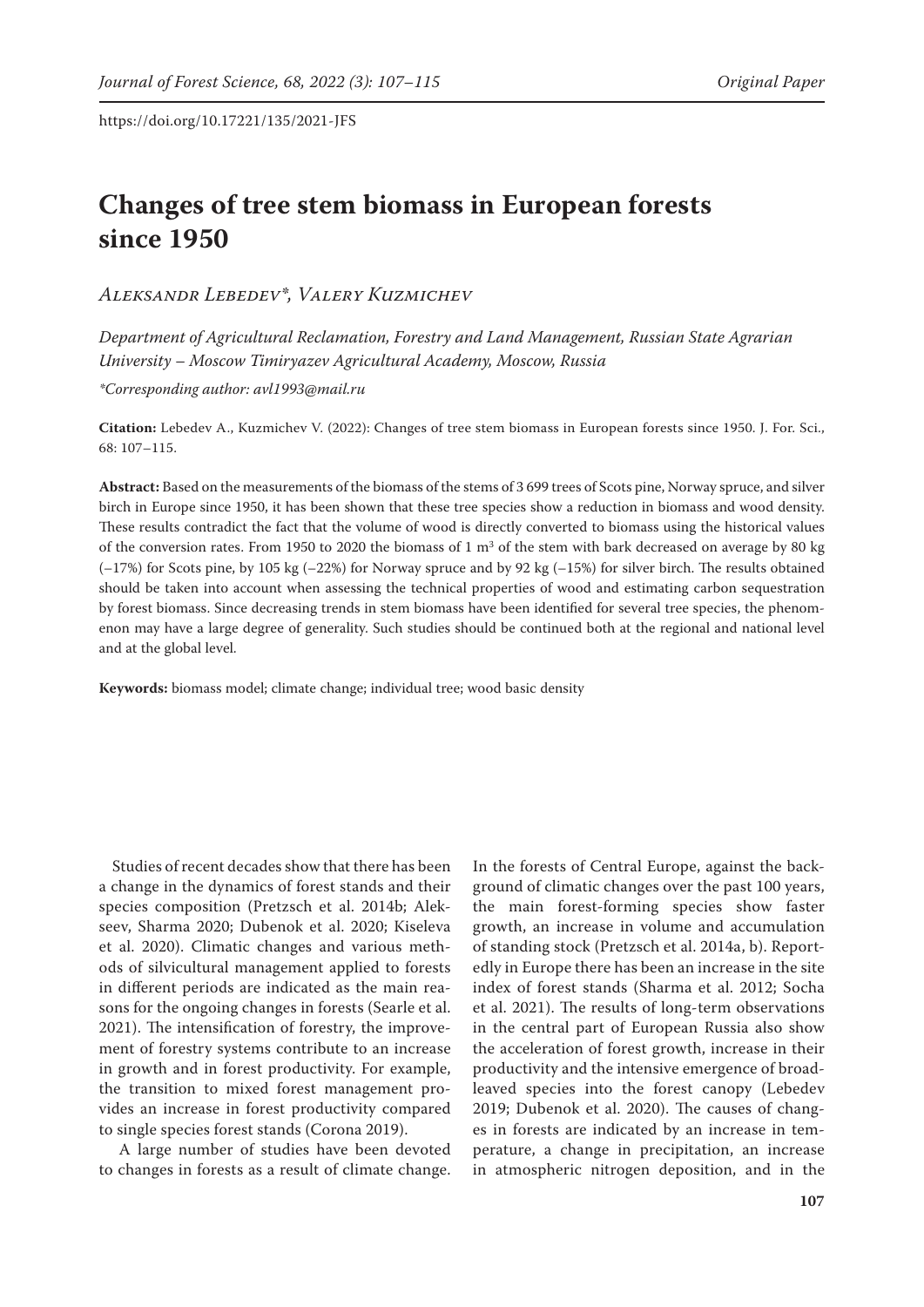concentration of  $\mathrm{CO}_2$  (Pretzsch et al. 2014b; Etzold et al. 2020; Socha et al. 2021).

The ongoing global changes have created new conditions for forestry. They are primarily associated with a reduction in logging age, an increase in forest productivity, a change in the species composition of forests, and a change in the ranges of pests and pathogens (Marini et al. 2012; Jandl et al. 2019). To prevent the consequences of these changes, it is necessary to support initiatives to preserve natural landscapes and promote the principles of sustainable forest management (Brack 2019). The trajectories from the current state of the forests to the future are unclear, so foresters need to use all the years of experience to devise suitable adaptive management plans for future forests (Jandl et al. 2019).

The biomass of forests and their constituent trees is an important ecosystem component of the global carbon cycle. It has an essential role in understanding the carbon exchange between living organisms and the atmosphere. With an increase in anthropogenic loads of ecosystems the role of forest biomass increases (Ni et al. 2001; Usoltsev et al. 2018). Forest biomass shows temporal variability. In longterm changes, the main drivers include improved forest management especially for artificial forests, topographical factors, climate change and human activities (Qian et al. 2021).

Scots pine (*Pinus sylvestris*), Norway spruce (*Picea abies*), and silver birch (*Betula pendula*) are among the most widespread tree species in Europe with a predominance of forests performing important ecological functions. Their wood is widely used in the woodworking industry. This study aims to determine whether tree biomass can be considered as a long-term constant with other things being equal or whether it is subjected to temporal trends as demonstrated, e.g. for stem volumes (Kangas et al. 2020) and wood density (Pretzsch et al. 2018). The presence of systematic trends in biomass will relate not only to environmental issues such as wind resistance of trees or the ability to store carbon but also to economic and technological issues such as the suitability of wood for construction and energy use.

# **MATERIAL AND METHODS**

**Data collection.** The study uses data from the Eurasia Tree Biomass Database (Usoltsev 2020).

The biomass database contains data on 15.2 thousand felled trees for the basic forest-forming species of Eurasia. The dataset includes information from the literature that provided estimates of tree biomass components. The database includes information on location, tree age, diameter, height and stem volume, crown length and width, and tree part biomass (stem, bark, branches, foliage and roots). Conventional methods were used to determine biomass (Zianis et al. 2005; Usoltsev 2020). The biomass of the individual parts of the tree is determined in terms of the dry matter content. To determine the dry biomass, disk samples were taken from the stem, for which the basic wood density was calculated.

For the study, the most complete data were selected from the database, excluding outliers. For Europe, data on the biomass of Scots pine, Norway spruce, and silver birch trees since 1948 are presented. For the analysis, 3 699 observations were selected, made on 165 forest areas in Ukraine, Russia, Switzerland, Sweden, Finland, Germany, Czech Republic, Belarus, Great Britain, and other countries (Figure 1). The largest number of model trees was selected on the territory of Ukraine (39.7%), Russia (32.5%), Switzerland (7.9%), Sweden (4.3%), Finland (4.3%), and Germany (3.7%). For Scots pine 2 179 observations of biomass (58.9%) were selected, 931 (25.2%) for Norway spruce and 589 (15.9%) for silver birch.

Summary statistics for the dataset including the mean, minimum, maximum, standard deviation, and the number of observations for diameter at breast height, tree height, stem volume, and stem biomass with bark according to tree species are shown in Table 1. The dataset includes a wide range of tree sizes. For example, for Scots pine the diameter range is from 0.5 cm to 58.0 cm, for Norway spruce from 0.6 cm to 98.2 cm, and for silver birch from 0.5 cm to 37.0 cm.

**Statistical analyses.** Regression analysis was performed using linear mixed-effects models (LMM) to test the hypothesis of the influence of the calendar year on the biomass of tree stems. All statistical analyses were performed in R programming language (Version 3.6.3, 2020). Packages used: lme4 (Version 1.1-23, 2020), merTools (Version 0.5.2, 2020), lmerTest (Version 3.1-2, 2020), performance (Version 0.5.1, 2020).

Stem biomass is the main part of tree biomass. Therefore, in the study of Boudewyn et al. (2007),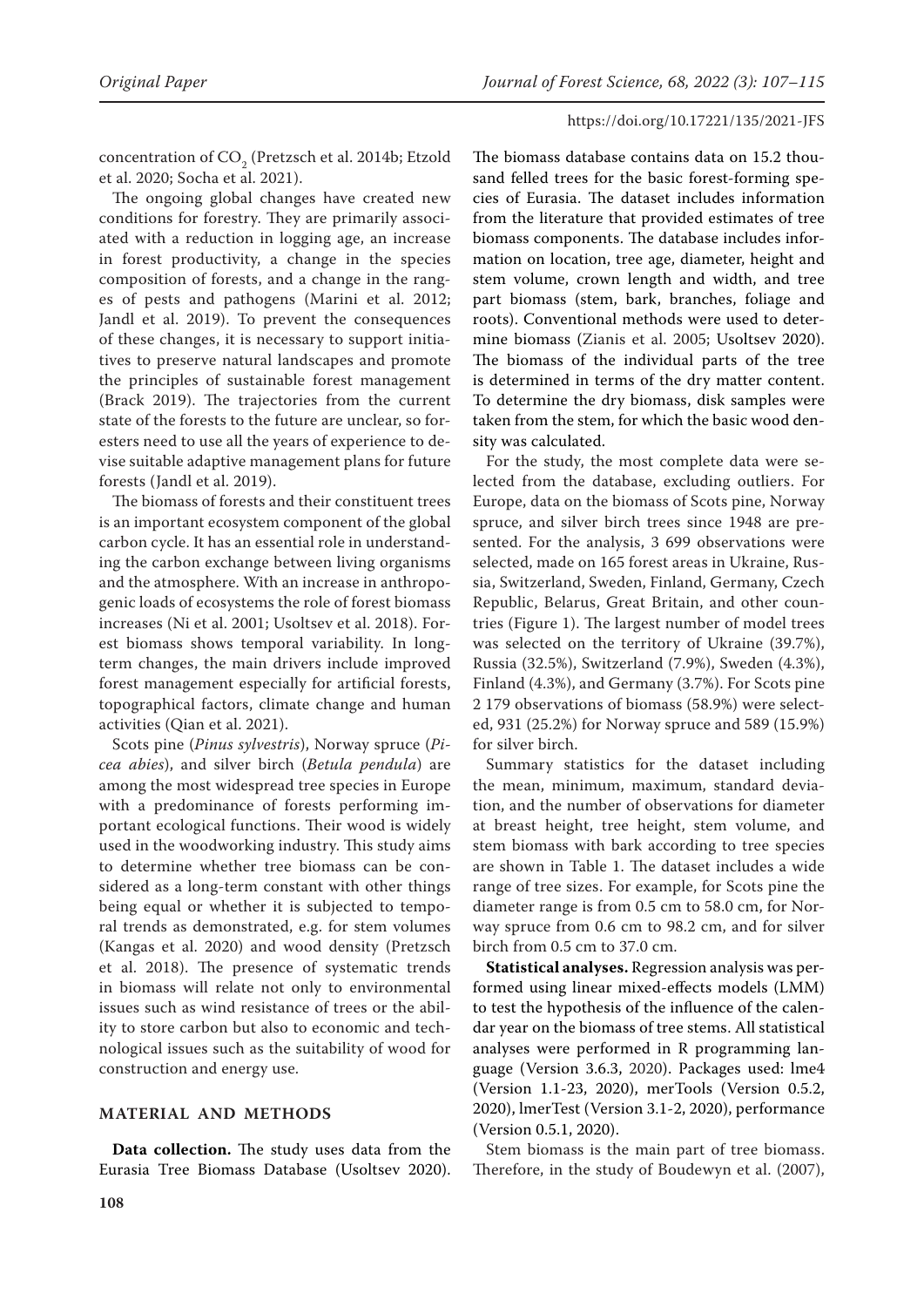

Figure 1. Locations of European tree biomass data collection sites

it is recommended to consider the allometric dependence of biomass on stem volume as a primary model. The basic density of wood is determined

| Variable                  | Mean    | SD      | Min   | Max       | N       |  |  |
|---------------------------|---------|---------|-------|-----------|---------|--|--|
|                           |         |         |       |           |         |  |  |
| Scots pine                |         |         |       |           |         |  |  |
| Diameter (cm)             | 16.035  | 10.681  | 0.500 | 58.0      | 2 2 0 8 |  |  |
| Height (m)                | 13.747  | 7.161   | 1.360 | 36.6      | 1836    |  |  |
| Volume (dm <sup>3</sup> ) | 285.007 | 470.586 | 0.050 | 3985.0    | 1725    |  |  |
| Stem biomass (kg)         | 105.381 | 183.959 | 0.002 | 1653.0    | 2 1 7 9 |  |  |
| Norway spruce             |         |         |       |           |         |  |  |
| Diameter (cm)             | 18.083  | 13.548  | 0.600 | 98.2      | 1 1 4 8 |  |  |
| Height (m)                | 16.540  | 9.054   | 1.500 | 44.8      | 1019    |  |  |
| Volume (dm <sup>3</sup> ) | 403.972 | 789.156 | 0.300 | 6839.0    | 544     |  |  |
| Stem biomass (kg)         | 182.867 | 390.627 | 0.031 | 4 1 2 2.0 | 931     |  |  |
| Silver birch              |         |         |       |           |         |  |  |
| Diameter (cm)             | 14.170  | 8.205   | 0.500 | 37.0      | 588     |  |  |
| Height (m)                | 15.818  | 6.443   | 1.800 | 26.8      | 466     |  |  |
| Volume (dm <sup>3</sup> ) | 195.499 | 213.109 | 0.400 | 1 100.0   | 391     |  |  |
| Stem biomass (kg)         | 102.822 | 122.987 | 0.060 | 800.0     | 589     |  |  |

Table 1. Descriptive statistics for sample trees

*N* – number of observations

by the content of dry wood per unit volume. Then the biomass of dry wood can be determined by multiplying the density of wood by its volume. With the addition of the calendar year and random effects, the model takes the form:

$$
\ln(M_{it}) = \beta_0 + \beta_1 \times YEAR_{it} + \ln(\nu_{it}) + b_i + \varepsilon_{it} \tag{1}
$$

where:

*M* – tree stem biomass (kg);  $\nu$  – tree stem volume (dm<sup>3</sup>); *YEAR* – calendar year;

*i* – trial plot index;

*t* – point in time index;

 $β<sub>0</sub>; β<sub>1</sub> - fixed effects parameters;  
b<sub>i</sub> - random effect of a trial p$ 

*–* random effect of a trial plot  $[b_i \sim N(0, \tau^2)]$ ;

 $\varepsilon_{it}$  – random error  $[N(0, \sigma^2)]$ ;<br> *N* – normal distribution func

- normal distribution function;

τ – standard deviation;

σ – standard deviation.

As the second basic model for fixed effects, the allometric equation of Schumacher and Hall (1933) was used, which is often used in biomass modelling (Zianis et al. 2005; De Araújo et al. 2018; Romero et al.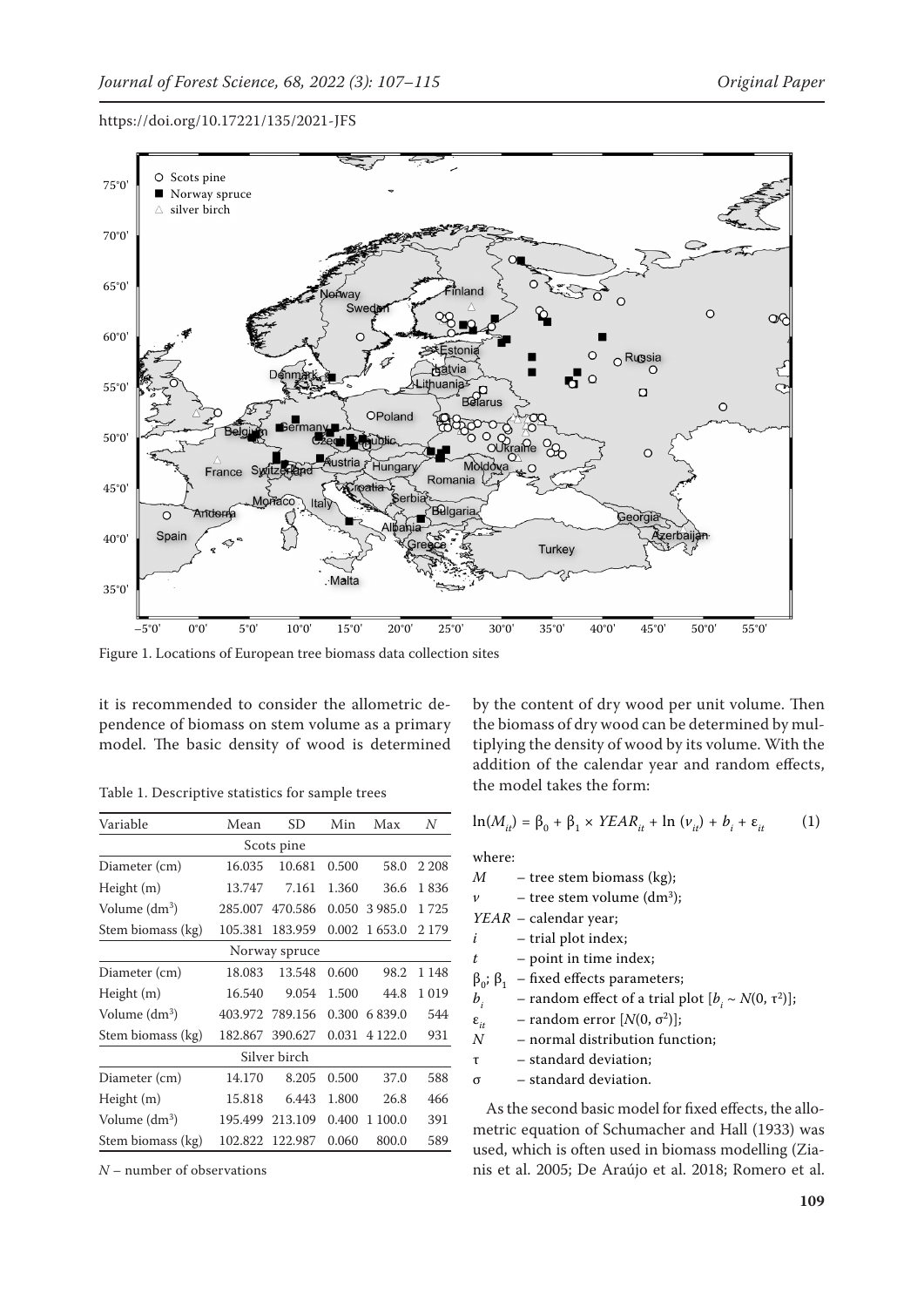2020). Taking into account the calendar year and random effects, the equation has the following form:

$$
\ln(M_{it}) = \beta_0 + \beta_1 \times \ln(d_{it}) + \beta_2 \times \ln(h_{it}) + + \beta_3 \times YEAR_{it} + b_i + \varepsilon_{it}
$$
 (2)

where:

*d* – diameter at breast height (cm);  $h$  – tree height (m);  $\beta_{0-3}$  – fixed effects parameters.

The reliability of the models was assessed using estimates of the conditional coefficient of determination, marginal coefficient of determination  $(R<sup>2</sup>)$  and the likelihood ratio test. The marginal *R*2 takes into account only the variance of the fixed effects and indicates how much of the variance of the model is explained only by a part of the fixed effects. The conditional  $R^2$  considers both fixed and random effects and shows how much of the variance is explained by the "full" model (Lüdecke et al. 2020).

# **RESULTS**

The models obtained in the study are characterized by quite high values of the conditional coefficient of determination. In all cases, its values are in the range from 0.986 to 0.998 (Table 2). Since the conditional coefficients of determination are higher than the marginal ones, the inclusion of random ef-

Table 2. Estimates of the coefficients of determination and likelihood ratio test of models

| Equation       | Tree             |       | $R^2$                |          |                       |
|----------------|------------------|-------|----------------------|----------|-----------------------|
|                |                  |       | marginal conditional | $\chi^2$ | $P$ -value            |
| 1              | Scots pine       | 0.994 | 0.997                |          | $1.020.9 < 2.2E-16$   |
|                | Norway<br>spruce | 0.996 | 0.998                |          | $118.3 \le 2.2E-16$   |
|                | silver<br>birch  | 0.996 | 0.997                |          | 22.4 2.172E-06        |
| $\overline{2}$ | Scots pine       | 0.978 | 0.986                |          | $393.1 \le 2.2E - 16$ |
|                | Norway<br>spruce | 0.984 | 0.986                |          | $76.8 \leq 2.2E - 16$ |
|                | silver<br>birch  | 0.990 | 0.991                |          | 12.1 4.846E-04        |

 $\chi^2$  – chi-squared

fects in the model makes it possible to explain most of the variance of the dependent variable compared to using only fixed effects. The likelihood ratio test showed that the mixed effects model is better than the fixed effects model  $(P < 0.05)$ .

Our fitted biomass models show (Table 3) a statistically significant effect ( $P < 0.05$ ) for all input variables (stem volume, diameter, height, and calendar year). Estimates of the parameters of Equations (1) and (2) show that with the same values of the volume, diameter, and height of the stems their biomass has been decreasing since 1950. Estimates of the coefficients of the *YEAR* variable for Equations (1) and (2) are somewhat different due to the smaller number of observations of the volume of stems in the sample compared to the diameter and height.

According to Equation (1), the change in stem biomass from 1950 to 2020 is –17% for Scots pine, –22% for Norway spruce, and –15% for silver birch. To obtain a clear view, we visualized the Equation (1) outcomes (Figure 2). According to Equation (2), the change in stem biomass from 1950 to 2020 is –18% for Scots pine, –25% for Norway spruce, and –10% for silver birch. The decrease in biomass does not exceed the increase in stem volumes. For example, from 1960 to 2000 the change in the average volume of Norway spruce trees in Central Europe is +34% (Pretzsch et al. 2014). A decrease in biomass must be taken into consideration when studying the effect of accelerating forest growth.

From 1950 to  $2020$  [Equation (1)], the biomass of  $1 \text{ m}^3$  of stem with bark decreased by 80 kg for Scots pine, by 105 kg for Norway spruce and by 92 kg for silver birch. According to Equation (2), when the trees reached, for example, the target diameter of 20 cm and height of 25 m, the decrease in stem biomass was 32 kg for Scots pine, 45 kg for Norway spruce and 19 kg for silver birch. These changes can have serious implications for forest management, timber industry, and the functioning of forest ecosystems.

Wood density exhibits variations both between trees and within individual trees (Chmielowski et al. 2018). In the forests of Europe, on average, the basic density of wood samples was reported 284– 783 kg·m–3 for Scots pine (Aleinikovas, Grigaliūnas 2006; Janusz, Danilov 2018; Šilinskas et al. 2020; Konofalska et al. 2021), 300–579 kg·m–3 for Norway spruce (Gryc, Horáček 2007; Janusz, Danilov 2018; Šilinskas et al. 2020), and 345–598 kg·m–3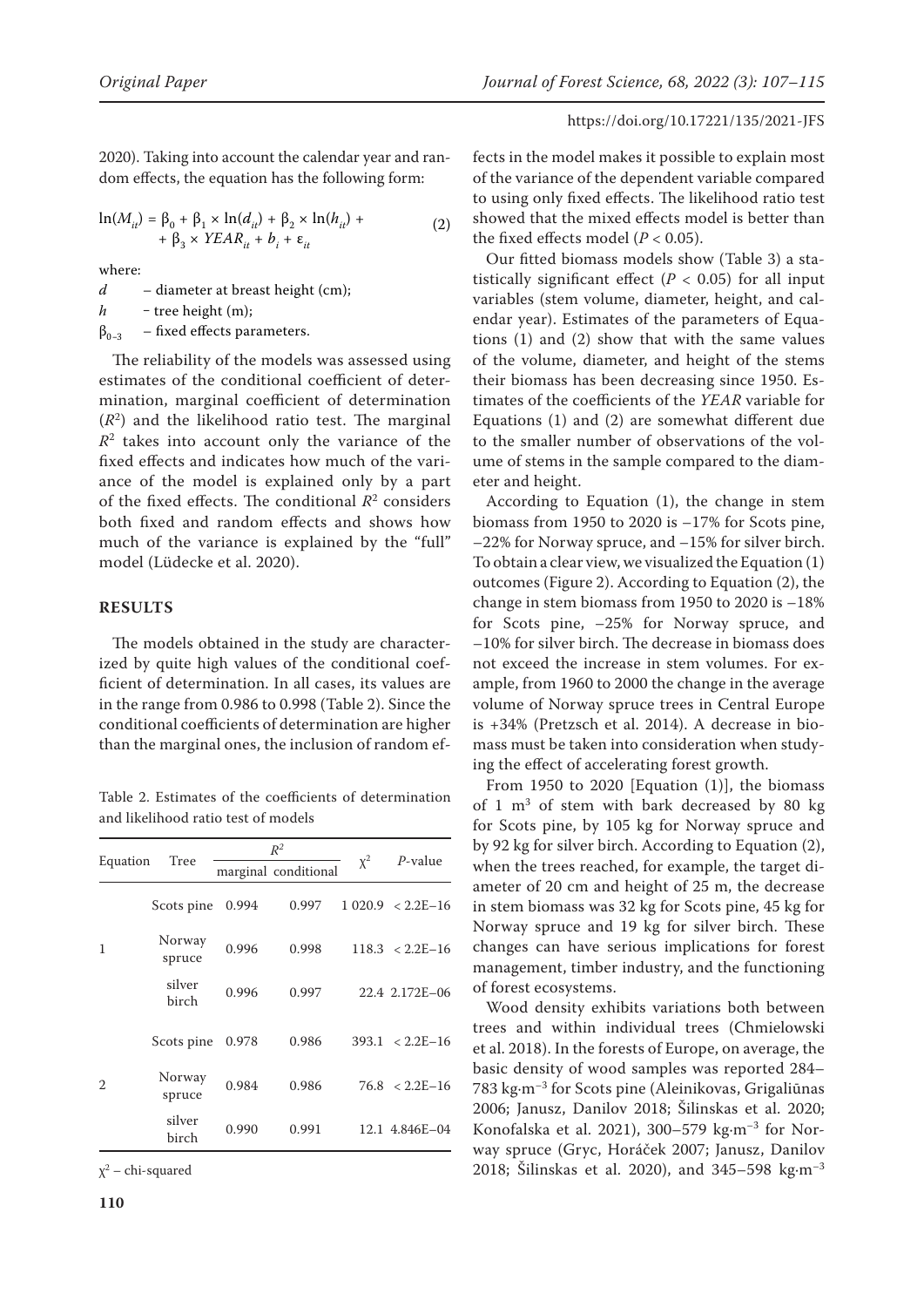|                |                 |                                 | Scots pine, Equation (1)    |                          |             |
|----------------|-----------------|---------------------------------|-----------------------------|--------------------------|-------------|
|                | variable        | parameter                       | estimate                    | std. error               | $P$ -value  |
| Fixed effects  | intercept       | $\beta_0$                       | $4.455E+00$                 | $1.513E+00$              | 0.004454    |
|                | year            | $\beta_1$                       | $-2.682E-03$                | 7.533E-04                | 0.000716    |
|                | level           | parameter                       | <b>SD</b>                   | —                        |             |
| Random effects | plot            | $b_i$                           | 0.1047                      | $\overline{\phantom{0}}$ |             |
|                | residuals       | $\boldsymbol{\varepsilon}_{it}$ | 0.09394                     |                          |             |
|                |                 |                                 | Norway spruce, Equation (1) |                          |             |
|                | variable        | parameter                       | estimate                    | std. error               | $P$ -value  |
| Fixed effects  | intercept       | $\beta_0$                       | 5.339E+00                   | $2.099E + 00$            | 0.0230      |
|                | year            | $\beta_1$                       | $-3.114E-03$                | 1.054E-03                | 0.0102      |
|                | level           | parameter                       | <b>SD</b>                   |                          |             |
| Random effects | plot            | $b_i$                           | 9.678E-02                   |                          |             |
|                | residuals       | $\boldsymbol{\varepsilon}_{it}$ | 9.746E-02                   |                          |             |
|                |                 |                                 | Silver birch, Equation (1)  |                          |             |
|                | variable        | parameter                       | estimate                    | std. error               | $P$ -value  |
| Fixed effects  | intercept       | $\beta_0$                       | 3.756E+00                   | $1.170E + 00$            | 0.0059      |
|                | year            | $\beta_1$                       | $-2.250E-03$                | 5.839E-04                | 0.00158     |
|                | level           | parameter                       | <b>SD</b>                   |                          |             |
| Random effects | plot            | $b_i$                           | 0.03672                     |                          |             |
|                | residuals       | $\boldsymbol{\varepsilon}_{it}$ | 0.09233                     |                          |             |
|                |                 |                                 | Scots pine, Equation (2)    |                          |             |
|                | variable        | parameter                       | $estimate$                  | std. error               | $P$ -value  |
|                | intercept       | $\beta_0$                       | $2.078E + 00$               | $2.036E + 00$            | 0.31085     |
| Fixed effects  | ln(d)           | $\beta_1$                       | $1.722E + 00$               | 1.951E-02                | $< 2E - 16$ |
|                | ln(h)           | $\beta_2$                       | $1.054E + 00$               | 2.333E-02                | $< 2E - 16$ |
|                | year            | $\beta_3$                       | $-2.780E - 03$              | 1.015E-03                | 0.00777     |
|                | level           | parameter                       | SD                          |                          |             |
| Random effects | plot            | $b_i$                           | 0.1483                      |                          |             |
|                | residuals       | $\varepsilon_{_{it}}$           | 0.1998                      |                          |             |
|                |                 |                                 | Norway spruce, Equation (2) |                          |             |
|                | variable        | parameter                       | estimate                    | std. error               | $P$ -value  |
|                | intercept       | $\beta_0$                       | 4.958403                    | 2.136007                 | 0.027725    |
| Fixed effects  | ln(d)           | $\beta_1$                       | 1.638466                    | 0.043908                 | $< 2E - 16$ |
|                | ln(h)           | $\beta_2$                       | 1.049691                    | 0.049654                 | $< 2E - 16$ |
|                | year            | $\beta_3$                       | $-0.004127$                 | 0.001075                 | 0.000639    |
|                | level           | parameter                       | ${\rm SD}$                  |                          |             |
| Random effects | plot            | $b_i$                           | 1.753E-01                   |                          |             |
|                | $\it residuals$ | $\boldsymbol{\varepsilon}_{it}$ | $4.008E - 01$               |                          |             |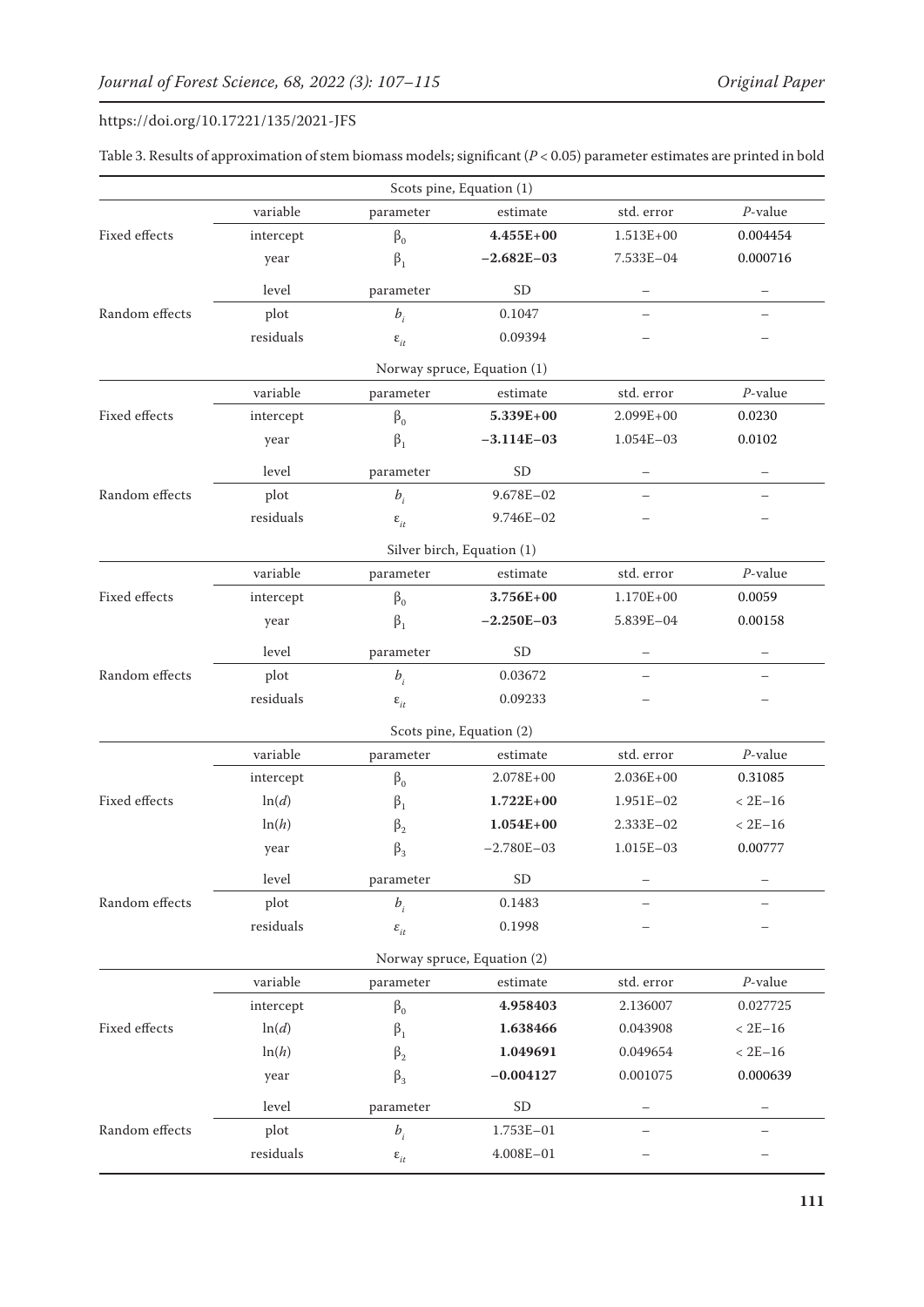| Silver birch, Equation (2) |           |                             |                |               |                          |  |
|----------------------------|-----------|-----------------------------|----------------|---------------|--------------------------|--|
|                            | variable  | parameter                   | estimate       | std. error    | $P$ -value               |  |
|                            | intercept | $\beta_0$                   | $-2.844E - 01$ | $1.454E+00$   | 0.8466                   |  |
| Fixed effects              | ln(d)     | $\beta_1$                   | $1.895E+00$    | $4.299E - 02$ | $<$ 2E-16                |  |
|                            | ln(h)     | $\beta_2$                   | 8.670E-01      | $6.325E - 02$ | $<$ 2E-16                |  |
|                            | year      | $\beta_3$                   | $-1.515E-03$   | $7.291E - 04$ | 0.0491                   |  |
|                            | level     | parameter                   | <sub>SD</sub>  | –             | $\overline{\phantom{0}}$ |  |
| Random effects             | plot      | $b_i$                       | 0.05228        |               |                          |  |
|                            | residuals | $\varepsilon$ <sub>it</sub> | 0.17628        |               |                          |  |

#### Table 3. To be continued

 $b_i$  – random effect of a trial plot;  $\varepsilon^{}_{it}$  – random error



Figure 2. Predicted tree stem biomass values for 1950 and 2020 and 95% confidence interval for (A) Scots pine, (B) Norway spruce, and (C) silver birch

for silver birch (Liepins, Liepins 2017; Viherä-Aarnio, Velling 2017; Jakubowski et al. 2020). According to Equation (1), the average change in the basic density of wood from 1950 to 2020 was from 464 kg·m<sup>-3</sup> to 385 kg·m<sup>-3</sup> for Scots pine, from  $468 \text{ kg} \cdot \text{m}^{-3}$  to  $363 \text{ kg} \cdot \text{m}^{-3}$  for Norway spruce, and from 636 kg·m<sup>-3</sup> to 543 kg·m<sup>-3</sup> for silver birch. Each geographic area, each forest stand and each tree are individuals, therefore the indicated values demonstrate only the presence of a general trend in reducing the wood density.

# **DISCUSSION**

**Limitations of data set.** Tree biomass data are spatially uneven across Europe, and the tree sampling altitude ranges from 20 m to 800 m a.s.l. Thus, the sample is unbalanced across individual geographic areas. Also, for Scots pine and silver birch, there is unevenness over the years of biomass measurements: more than 50% of the data were obtained after 2000. Most methods for determining the biomass of trees involve their selection in undisturbed forests. It can be assumed that the proportion of observations in the sample from disturbed forests is insignificant. A desirable property is the balance of data on the calendar year and the geographic areas. Therefore, the results of changes in the biomass of Scots pine tree stems can be considered representative for the regions of Eastern and Northern Europe, Norway spruce for Eastern and Central Europe and silver birch for Eastern Europe. The highest amount of data is available for these regions. But with some assumptions, the results can be interpreted for other regions. We can assume that our data set allows us to determine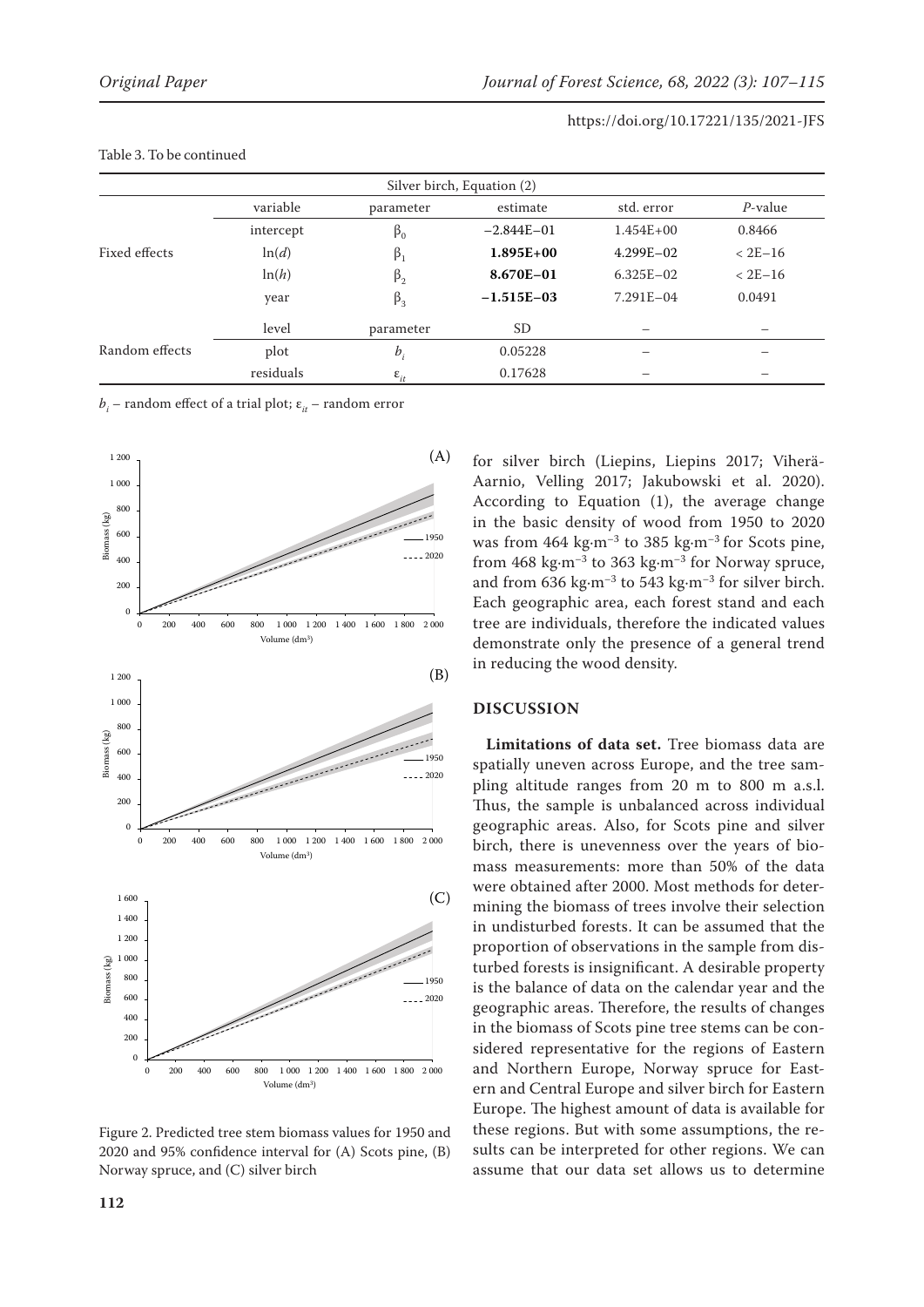changes in the biomass of tree stems, because there is a significant effect of the calendar year. Using LMM, we eliminate the effect of sample imbalance on the overall trend.

**Reasons for tree stem biomass changes.** Our modelling results show a decrease in the stem biomass of Scots pine, Norway spruce, and silver birch in Europe. A decrease in wood biomass is accompanied, among other things, by a change in its density. The observed declines can mainly be related to the ongoing climate change. During the  $20<sup>th</sup>$  century in Europe, there was an increase in the concentration of carbon dioxide, a decrease in oxygen concentration, an increase in nitrogen deposition, an increase in air temperature and precipitation (Croisé et al. 2005; Churkina et al. 2010; Pretzsch et al. 2014b; Lebedev 2019). There was a redistribution of the annual precipitation according to the seasons of the year (Pretzsch et al. 2014b). It is also noted that the increase in precipitation did not compensate for the increase in the average annual air temperature (Dubenok et al. 2021).

The biomass of trees depends on the intensity of the action of climatic factors. Air temperature and precipitation amount are considered as the main ones in many studies (Li et al. 2006; Weng, Zhou 2006; Khan et al. 2019; Usoltsev et al. 2019, 2021). The response of trees to changes in precipitation and air temperature is not always straightforward. Climate change can contribute to both increases and decreases in biomass. In general, the patterns of biomass change in trans-Eurasian hydrothermal gradients depend on the species (Usoltsev et al. 2020).

There are alternative hypotheses for changes in wood biomass and density. Increased anthropogenic pollution (Conkey 1988; Franceschini et al. 2010) and a decrease in incoming solar radiation as a result of global shading (D'Arrigo et al. 2008) are cited as possible reasons. Another hypothesis is a "foam-like" behaviour of density, which is accompanied by a temporary compromise between growth and density (Bontemps et al. 2013). This hypothesis was confirmed by a seasonal time scale by Bouriaud et al. (2005).

Our modelling results show that with a decrease in biomass, there was a natural decrease in wood density. On the example of central Europe (Pretzsch et al. 2018), using wood samples from the oldest experimental sites, it was shown that the average density has decreased since 1870. This phenomenon is explained by a change in the ratio between late and early wood, when, as a result of an increase in the growing season and the use of fertilizers, an increase in the proportion of looser and less dense early wood occurred. The decrease in wood density, and hence in its biomass, is moderate, but at the same time it exceeds the positive effect of accelerating tree growth. This poses a problem for forest carbon accounting (Bontemps et al. 2013; Pretzsch et al. 2018).

**Relevance for the management of forest ecosystems.** A decrease in wood biomass and wood density poses many problems for forestry and timber industry. A decrease in the density of wood leads to a decrease in its rigidity and strength. This will negatively impact the production of building materials and furniture (Hoffmeyer, Pedersen 1995; Lachenbruch et al. 2010). According to our data, the mass of cubic meter of wood in 2020 is lower by 80–105 kg compared to 1950. This leads to a decrease in the calorific value and thermal value of wood (Pretzsch et al. 2018). Changes in wood density and biomass should be considered when estimating carbon stocks. Although our estimates of the biomass decline are rough, this fact cannot be overlooked.

# **CONCLUSION**

Our research shows that the revealed tendency to decrease the biomass of Scots pine, Norway spruce, and silver birch tree stems and the density of their wood is typical of the entire area of Europe. Since decreasing trends in stem biomass have been identified for several tree species, the phenomenon may have a large degree of generality, and would thus be unduly neglected in carbon accounting approaches. Such studies should be continued both at the regional and national level and at the global level. Identifying trends in biomass changes and preventing their consequences should become an important task in the 21<sup>st</sup> century for forestry.

# **REFERENCES**

- Aleinikovas M., Grigaliūnas J. (2006): Differences of pine (*Pinus sylvestris* L.) wood physical and mechanical properties from different forest site types in Lithuania. Baltic Forestry, 12: 9–13.
- Alekseev A.S., Sharma S.K. (2020): Long-term growth trends analysis of Norway spruce stands in relation to possible climate change: Case study of Leningrad region. Lesnoi Zhurnal, 3: 42–54.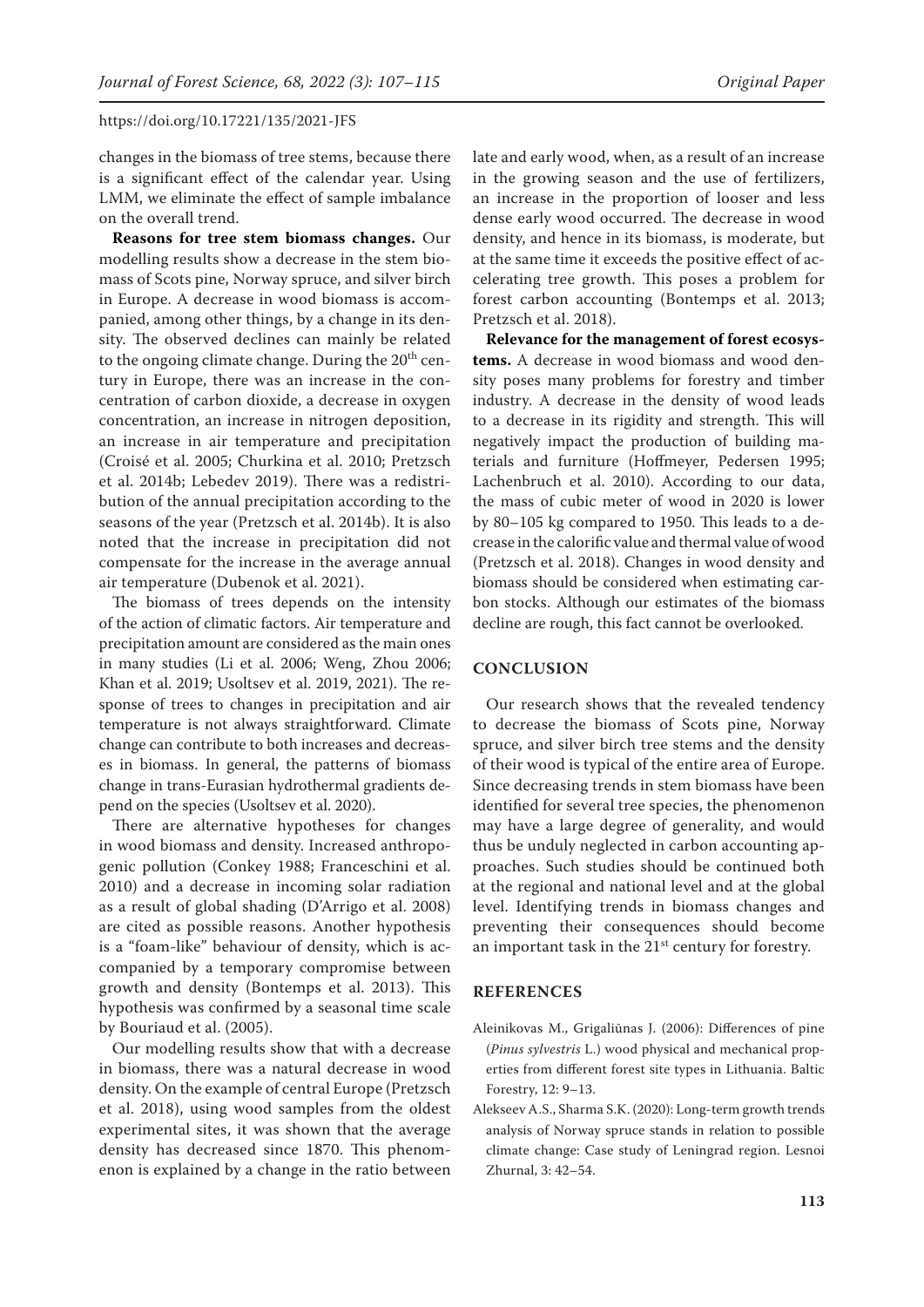- Bontemps J.D., Gelhaye P., Nepveu G., Hervé J.C. (2013): When tree rings behave like foam: Moderate historical decrease in the mean ring density of common beech paralleling a strong historical growth increase. Annals of Forest Science, 70: 329–343.
- Boudewyn P., Song X., Magnussen S., Gillis M.D. (2007): Model-Based, Volume-to-Biomass Conversion for Forested and Vegetated Land in Canada. Information Report BC-X-411. Victoria, Canadian Forest Service, Pacific Forestry Centre: 112.
- Bouriaud O., Leban J.M., Bert D., Deleuze C. (2005): Intraannual variations in climate influence growth and wood density of Norway spruce. Tree Physiology, 25: 651–660.
- Brack D. (2019): Forests and climate change. Background study prepared for the fourteenth session of the United Nations Forum on Forests. Available at: https://www. un.org/esa/forests/wp-content/uploads/2019/03/UNFF14- BkgdStudy-SDG13-March2019.pdf
- Chmielowski J., Kozakiewicz P., Buraczyk W. (2018): Variability of annual rings and density of Scots pine (*Pinus sylvestris* L.) wood of Bolewice origin from the provenance surface in Rogów. Annals of Warsaw University of Life Sciences – SGGW, 102: 11–15.
- Churkina G., Zaehle S., Hughes J., Viovy N., Chen Y., Jung M., Heumann B.W., Ramankutty N., Heimann M., Jones C. (2010): Interactions between nitrogen deposition, land cover conversion, and climate change determine the contemporary carbon balance of Europe. Biogeoscience, 7: 2749–2764.
- Conkey L.E. (1988): Decline in old-growth red spruce in western Maine: An analysis of wood density and climate. Canadian Journal of Forest Research, 18: 1063–1068.
- Corona P. (2019): Global change and silvicultural research. Annals of Silvicultural Research, 43: 1–3.
- Croisé L., Ulrich E., Duplat P., Jaquet O. (2005): Two independent methods for mapping bulk deposition in France. Atmospheric Environment, 39: 3923–3941.
- D'Arrigo R., Wilson R., Liepert B., Cherubini P. (2008): On the 'divergence problem' in northern forests: A review of the tree-ring evidence and possible causes. Global and Planetary Change, 60: 289–305.
- De Araújo E.J.G., Loureiro G.H., Sanquetta C.R., Sanquetta M.N.I., Corte A.P.D., Péllico Netto S., Behling A. (2018): Allometric models to biomass in restoration areas in the Atlantic rain forest. Floresta e Ambiente, 25: e20160193.
- Dubenok N.N., Kuzmichev V.V., Lebedev A.V. (2020): The results of experimental work over 150 years in the Forest experimental district of the Timiryazev Academy. Moscow, Nauka: 382. (in Russian)
- Dubenok N.N., Lebedev A.V., Gemonov A.V. (2021): Climate change and dynamics of the forest area at the Forest Experimental Station of the Timiryazev Agricultural

Academy since 1862. IOP Conference Series: Earth and Environmental Science, 852: 012025.

- Etzold S., Ferretti M., Reinds G.J., Solberg S., Gessler A., Waldner P., Schaub M., Simpson D., Benham S., Hansen K., Ingerslev M., Jonard M., Karlsson P.E., Lindroos A.J., Marchetto A., Manninger M., Meesenburg H., Merilä P., Nöjd P., Rautio P., Sanders T.G.M., Seidling W., Skudnik M., Thimonier A., Verstraeten A., Vesterdal L., Vejpustkova M., de Vries W. (2020): Nitrogen deposition is the most important environmental driver of growth of pure, even-aged and managed European forests. Forest Ecology and Management, 458: 117762.
- Franceschini T., Bontemps J.D., Gelhaye P., Rittié D., Hervé J.C., Gégout J.C., Leban J.M. (2010): Decreasing trend and fluctuations in the mean-ring density of Norway spruce through the twentieth century. Annals of Forest Science, 67: 816.
- Gryc V., Horáček P. (2007): Variability in density of spruce (*Picea abies* [L.] Karst.) wood with the presence of reaction wood. Journal of Forest Science, 53: 129–137.
- Hoffmeyer P., Pedersen J.G. (1995): Evaluation of density and strength of Norway spruce wood by near infrared reflectance spectroscopy. Holz als Roh-und Werkstoff, 53: 165–170.
- Jakubowski M., Tomczak A., Jelonek T., Grzywiński W. (2020): Variations of wood properties of birch (*Betula pendula* Roth) from 23 years old seed orchard. Wood Research, 65: 75–86.
- Jandl R., Spathelf P., Bolte A., Prescott C.E. (2019): Forest adaptation to climate change – is non-management an option? Annals of Forest Science, 76: 48.
- Janusz S., Danilov D. (2018): Density of wood of pine and spruce in the postagrogenic soil of the boreal zone. Research for Rural Development, 1: 92–96.
- Kangas A., Henttonen H.M., Pitkänen T.P., Sarkkola S., Heikkinen J. (2020): Recalibrating stem volume models – Is there change in the tree trunk form from the 1970s to the 2010s in Finland? Silva Fennica, 54: 10269.
- Khan D., Muneer M.A., Nisa Z.U., Shah S., Amir M., Saeed S., Uddin S., Munir M.Z., Lushuang G., Huang H. (2019): Effect of climatic factors on stem biomass and carbon stock of *Larix gmelinii* and *Betula platyphylla* in Daxing'anling Mountain of Inner Mongolia, China. Advances in Meteorology, 2019: 5692574.
- Kiseleva V., Stonozhenko L., Korotkov S. (2020): The dynamics of forest species composition in the eastern Moscow region. Folia Forestalia Polonica, Series A – Forestry, 62: 53–67.
- Konofalska E., Kozakiewicz P., Buraczyk W., Szeligowski H., Lachowicz H. (2021): The technical quality of the wood of Scots pine (*Pinus sylvestris* L.) of diverse genetic origin. Forests, 12: 619.
- Lachenbruch B., Johnson G.R., Downes G.M., Evans R. (2010): Relationships of density, microfibril angle, and sound veloc-